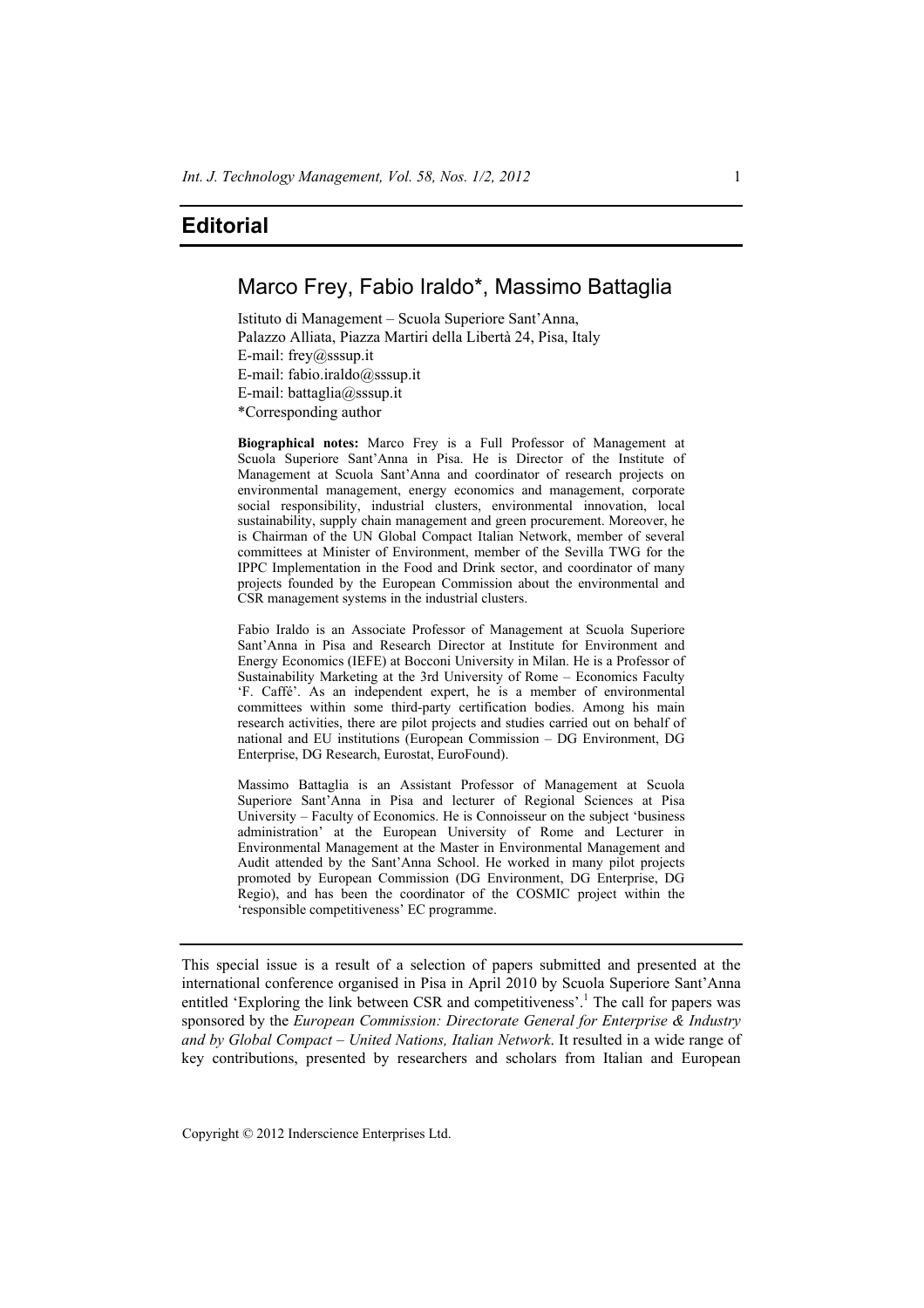universities and research centres, all active in promoting research in the field of corporate social responsibility (CSR).

The conference represented an occasion to share the results of the *COSMIC* project – 'CSR oriented supply-chain management to improve competitiveness in the textile/clothing sector'. The project was co-financed by EC DG Enterprise & Industry within the programme 'Responsible competitiveness: fostering corporate social responsibility in European industrial sectors' and coordinated by Scuola Superiore Sant'Anna as lead partner.

The COSMIC project (http://www.cosmic.sssup.it) analysed the fashion supply-chain in order to determine the role played both by market forces (demand and supply) and by firms' strategic stakeholders (local authorities and the banking system) in increasing the competitive performance of small and medium enterprises (SMEs) that adopt CSRrelated practices and strategies. The project focused on enterprises located in three Mediterranean countries: Italy, France and Spain. The results showed, on one hand, the existence of a manifold positive relationship between CSR strategies and competitiveness and, on the other, the low contribution and support of public actors and banks to this relationship.

Both the empirical results and the papers presented at the conference contributed to the current debate about the relationship between CSR and competitiveness, in order to spark further debate and present new evidence that consolidates previous research into this link. In recent years, in fact, literature in this field has increased significantly, covering extensive theoretical and empirical research on the benefits of CSR tools and practices, in terms of their effects on competitiveness.

Porter and Kramer (2006) state that "if corporations were to analyse their prospects for social responsibility using the same frameworks that guide their core business choices, they would discover that CSR can be much more than a cost, a constraint or a charitable deed – it can be a source of opportunity, innovation and competitive advantage". In this context, recent studies have focused on several dimensions of competitiveness and the corresponding relationship of these dimensions with CSR. Firstly, proponents of CSR have tended to argue that responsible business behaviour can influence the *cost structure* of an enterprise, leading to cost savings. In practice, evidence shows that only some aspects of CSR strategies reduce costs (Welford, 2003), in particular those connected to environment-related CSR. In this case, initial investments tend to pay off in time, thanks to cost savings from a better and more rational management of natural resources, low potential mitigation expenditure, lower insurance costs and lower energy costs (Porter and Van der Linde, 1995; Miles and Covin, 2000). Moreover, management theory suggests that CSR can have a positive impact on *human resource performance*. According to Cochran (2007), a firm with good employee relations can lower its employee turnover rate and improve employee motivation. Additionally, good employee relations may be an important element to attract new staff members. Positive effects in terms of improved labour productivity have also been shown by Ansett (2007) and Perry and Towers (2009). Within human resource management, positive evidence has also emerged in the specific field of health and safety management. Past research demonstrates that programmes oriented to increase the health and safety of workers reduce absenteeism, reduce costs connected with injury management, and therefore have positive effects on productivity (Aldana, 2001; Busse and Bridger, 1997) and on competitiveness (Douphrate and Rosecrance, 2004). A relevant role in the CSR/competitiveness relationship analysis is played by the *customer perspective*. The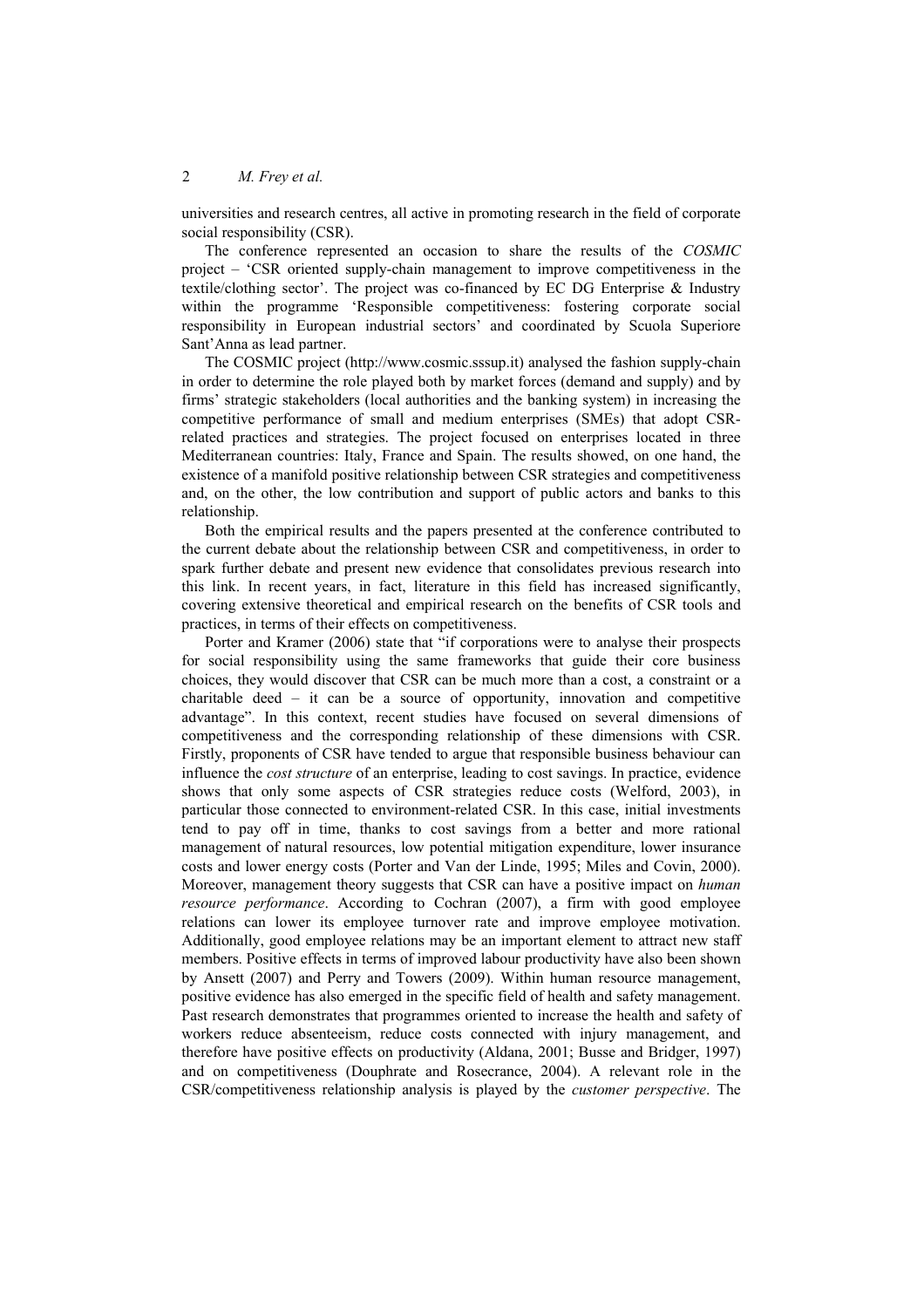link between CSR and competitiveness from the customer perspective is highly dependent on the company's competitive strategy and market positioning. For some enterprises, especially those operating at the highest end of the market, CSR can be an integral part of the quality of products and services offered. Evidence of a positive relationship have been shown by Nicholls (2002), who stresses the relevance of a growing market for fair trade products in the UK; by D'Souza et al. (2007), who analyse the effects on customer satisfaction of green products; by Manaktola and Jauhari (2007), who show the relevance of increasing awareness among consumers regarding corporate engagement in CSR activities; and by Koszewska (2010), who demonstrates that CSR standards can be a significant factor for differentiating textile and clothing goods. Finally, Boehe and Barin-Cruz (2010) show how CSR can contribute to product differentiation in export markets and thus to improving export performance, while, more recently, Ben Brik et al. (2011) point out, in the context of an emerging economy (sample of enterprises in Dubai), that CSR has a synergetic effect on the impact of market orientation on business performance. Moreover, a relevant number of studies have argued that CSR can be a route to *innovation* through the use of social, environmental or sustainability drivers to create new business models, new products, services and processes and new market opportunities (Little, 2006). There would appear to be three main ways in which CSR can contribute to innovation capacity and performance: innovation resulting from engagement with other stakeholders (Buyssey and Verbeke, 2003; Room and Jonker, 2006; Wagner, 2010), business opportunities through addressing societal challenges (Rennings et al., 2005; Rehfeld et al., 2006; Iraldo et al., 2009) and work places that are more conducive to innovation (Totterdill, 2004). Another determinant of competitiveness is *risk and reputation management*. The link between CSR and its potential to anticipate and reduced potential sources of business risk (strategic risk management) is well established. Heal (2005) suggests that effective CSR programmes can be a major benefit in terms of minimising or avoiding conflicts between companies, society and the environment. Graafland (2002) shows risk minimisation in business relationships along the supply chain; Orlitzky and Benjamin (2001) and Orlitzky et al. (2011) identify different kinds of business risks that CSR has the potential to reduce, such as governmental regulation, labour unrest, or environmental damage. The issue of regulatory risk is important in this context. Moreover, in a marketing perspective, CSR improves enterprise transparency, reputation and image, with positive effects on competitive potential (as argued by Turcotte, et al., 2007; Murillo and Lozano, 2009). The last determinant is related to *financial performance*. From this point of view, existing academic literature does not present common and univocal results. A positive impact has been demonstrated by Ziegler et al. (2007), Tsoutsoura (2004), and Husted and de Jesus Salazar (2006), while a negative or low impact has been demonstrated by Schröder (2007).

As shown by this framework of literature, the nature of the relationship between CSR and competitiveness is complex. As Vilanova et al. (2009) stress, "CSR and competitiveness relate through a learning and innovation cycle, where corporate values, policies and practices are permanently defined and re-defined". Thus, they propose "that learning takes place as CSR is embedded in business processes, and that once it has been integrated, in turn, it generates innovative practices, and finally, competitiveness".

A large part of the studies quoted above highlight the lack of a holistic connection between overall competitiveness performance and the implementation of CSR practices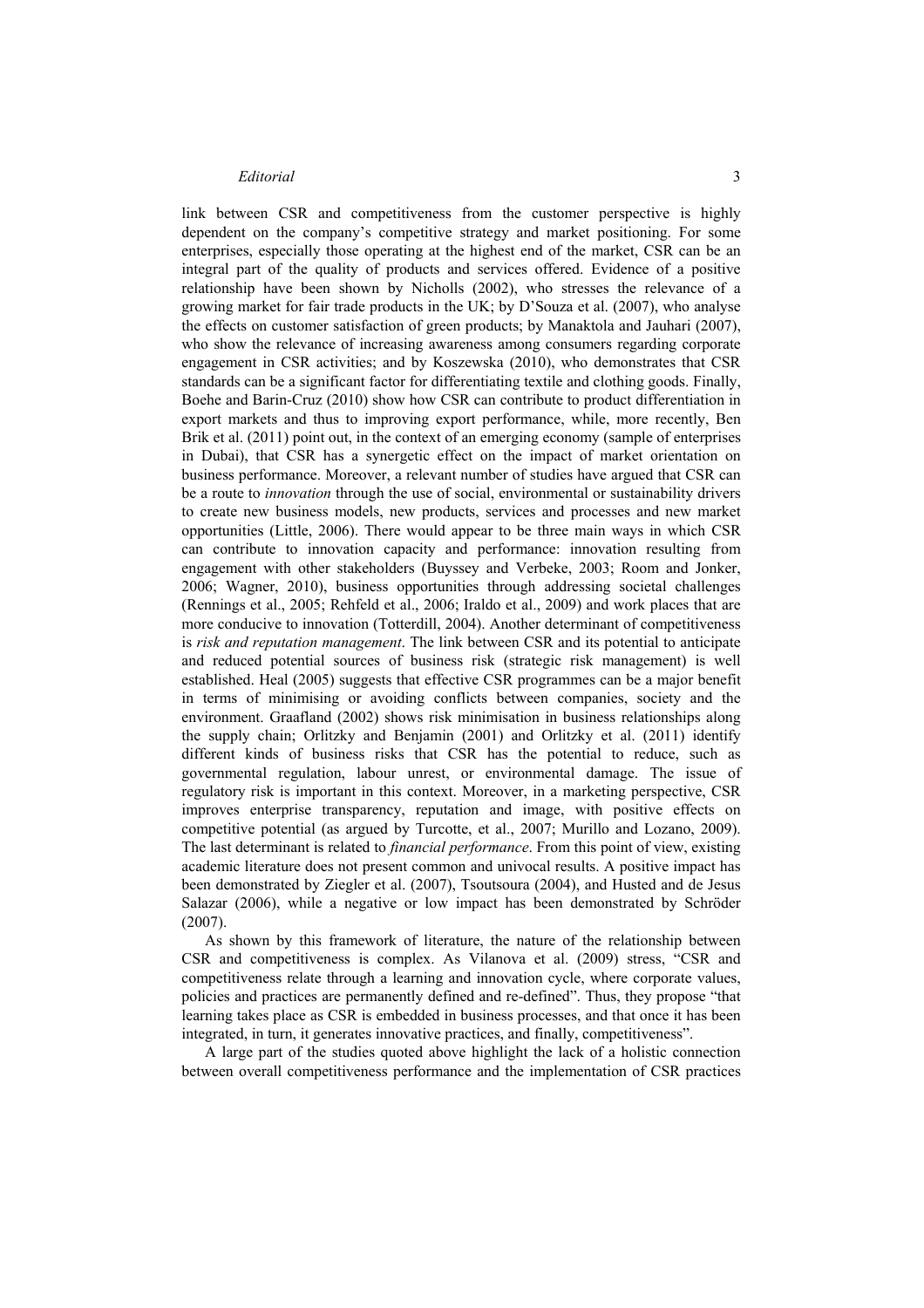and tools; a lack that Lankoski (2008) relates to the fact that a solid theoretical foundation of the relationship between CSR and competitiveness indicators is missing.

Moreover, the majority of research focuses on large enterprises, without taking into considerations the peculiarities of SMEs. SMEs represent 98% of total EU enterprises, produce about 57% of total EU Added Value and cover 66% of total EU employment (EC, 2007). These data show the relevance of these actors in the overall European context. Literature and research produced in recent decades have identified some common characteristics among SMEs, such as owner management, bureaucratic thinness and the necessity to solve day-to-day problems, high financial turnover, informal relations and communication characterising relationships amongst employees, high interrelation with the local community and local environment, frequent operation in a local network of SMEs and/or in a local supply chain or the supply network of a large enterprise (Murillo and Lozano, 2006; Lepoutre and Heene, 2006).

These characteristics underline a significant difference between large and small/medium firms, which is likely to be a reason why CSR policies adopted by SMEs are generally of an informal nature (i.e., Chiesi, 2005; Perrini et al., 2007; Russo and Tencati, 2009; Russo and Perrini, 2010). Moreover, the transition from informal to formalised CSR practices is often very difficult for SMEs, both in terms of perceived costs and the complexity of the operation, given their general lack of human, technical and organisational resources (EC, 2001, 2004; Luetkenhorst, 2004; Fox, 2005; Lepoutre and Heene, 2006). An investment in CSR is often considered hard and uncertain: hard because the enterprises need to locate resources; and uncertain because there is insufficient empirical evidence proving the benefits of social responsibility strategies. Moreover, small and medium enterprises perceive CSR as a complex business issue, which requires specific know-how.

These elements show how the relationship between CSR and competitiveness assumes a unique dimension in SMEs. Until today information emerging from the limited amount of research specifically related to CSR and competitive performance in SMEs shows that only some of the previously described determinants of competitiveness are affected by CSR strategies and practices.

In this perspective, many studies have highlighted the relevance of CSR strategies to productivity of human resources (Longo et al., 2005; Jenkins, 2006) and decrease of costs associated to retention and absenteeism (Kramer et al., 2007). Other positive evidences emerge in the field of the relationship between CSR and innovation, both in terms of processes of stakeholder engagement (Biondi et al., 2002; Mendibil et al., 2007; Battaglia et al., 2010; Von Weltzien Høivik and Shankar, 2011), and of opportunities addressed to societal challenges (Kramer et al., 2007). In the field of risk management, Fuller and Tian (2006) identify mitigation against risks to their reputation as a key driver for SMEs' CSR agendas, and they note that SMEs may act responsibly in order to increase their legitimacy in the eyes of immediate stakeholders (employees, customers, suppliers and their local community). Finally, in a supply-chain management perspective, recent studies have shown a positive co-relation between CSR and competitiveness in the SMEs involved (Ciliberti et al., 2008; Jenkins, 2009).

Moreover, the topic of CSR and its strategic role was recently re-launched by the European Commission in its communication 'A renewed EU strategy 2011–2014 for corporate social responsibility' (EC, 2011). The strategy gives a new definition of CSR, as "the responsibility of enterprises for their impacts on society", and stresses the relevance of collective agreements between social partners, as a prerequisite for meeting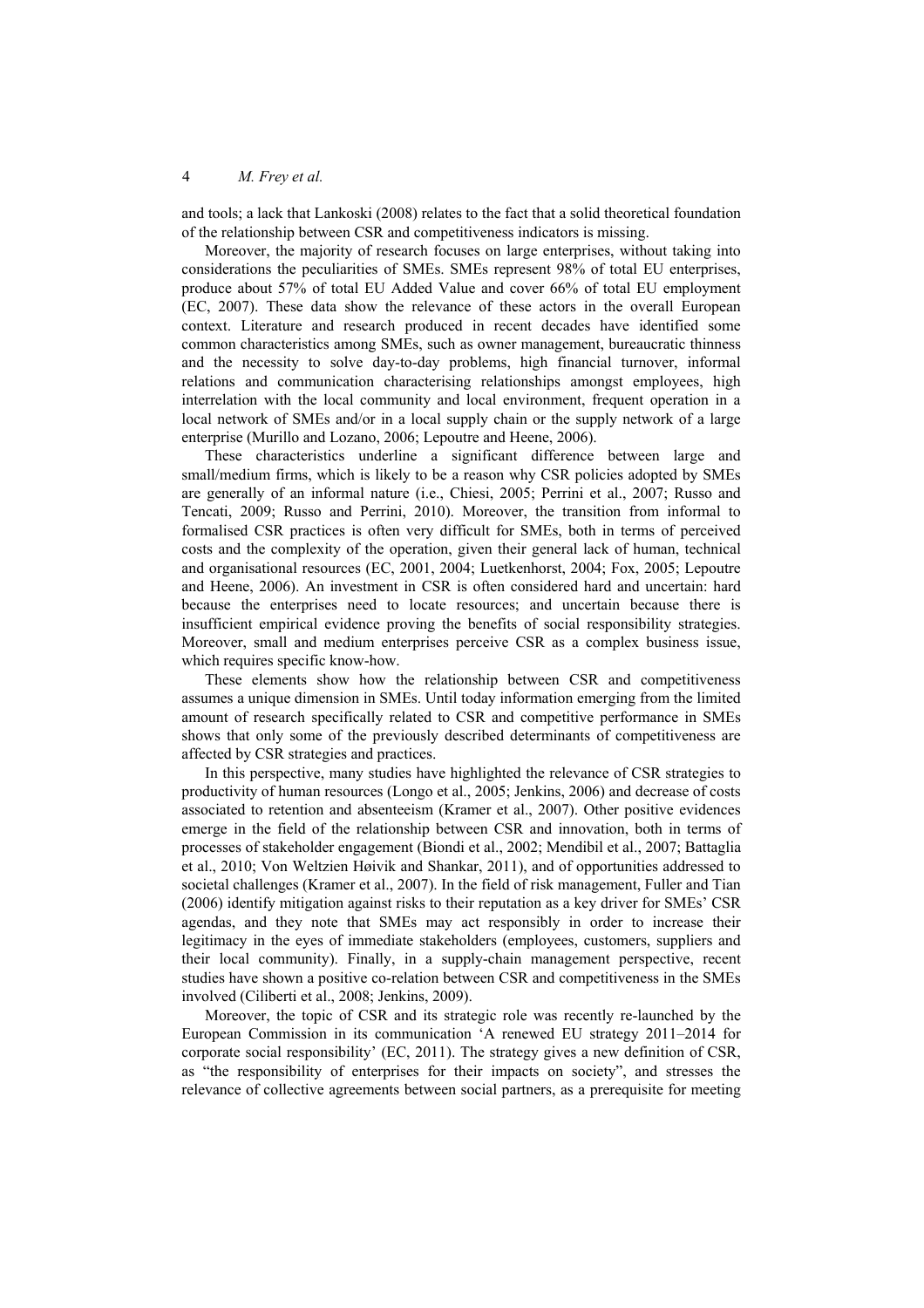that responsibility. After stressing the importance for enterprises to "have in place a process to integrate social, environmental, ethical, human rights and consumer concerns into their business operations, and core strategy in close collaboration with their stakeholders", the communication refers explicitly to the relationship between CSR and competitiveness, and stresses how financial benefits linked to the implementation of CSR-related strategies are not fully perceived by enterprises, particularly in the short term and within small and medium enterprises. This link between CSR and competitiveness had already been analysed within the European Competitiveness report (EC, 2008), resulting in an overview of relevant topics characterising this relationship. In order to strengthen market incentives for CSR, EC (2011) states that "the EU should leverage policies in the field of consumption" (by revision of the Sustainable Consumption and Production Action Plan), 'public procurement' (promoting Socially Responsible Public Procurement practices) 'and investment' (addressing firms' choices to invest in a more sustainable and profitable manner). This strategy shows the relevance that the relationship between CSR and competitiveness has assumed at EU level and, consequently, the need to promote further investigation into this argument in order to provide policy makers with input for strategic policies and initiatives.

This special issue has been prepared in the described framework, in order to contribute to the debate with a series of articles dealing with the issue from different points of view, using different methodologies and focusing on different CSR-related areas and competitive variables. The selection of papers was carried out by a triple blind review process in two steps, resulting in the final eight papers included in this issue.

The first article, by Apospori et al., offers a general framework both from a theoretical and applied point of view. On the basis of evidence emerging from an ongoing EU project, the article provides an overview of the literature addressing SME CSR behaviour and competitiveness, summarises the main trends emerging from the literature review and provides recommendations for further research. The second article, by Iasevoli and Massi, analyses the relationship between CSR and competitiveness in terms of innovation, economic performance and eco-efficiency. The paper is based on a theoretical, multidimensional scaling approach constituted by three semantic dimensions: operational, market and environmental. Daddi et al. focus on environmental-related CSR practices by investigating the presence of a co-relation between eco-innovation and competitiveness within industrial districts. The study shows that the connection between these two variables only exists in some cases and provided that certain conditions are verified. From districts to international, globalised supply – chains: Risso analyses the experience of four large companies that have planned to collaborate with competitors in order to define a common standard of compliance to CSR principles for their suppliers, thus reducing the costs of these practices. The relationship existing between CSR and innovation (both process and product) is analysed by Russo Spena and de Chiara, based on the role that can be played by stakeholder engagement processes. The result is the identification of innovative patterns of management that create opportunities for additional growth and sustainability among firm and networks. Ketola analyses, through an empirical study, the concept of 'Fair Business'. The study examines the level of environmental, socio-cultural and economic responsibility of a small Finnish fashion design company, with the assistance of a five-step scale, and draws conclusions on the managerial implications of the *Fair Business* draft model. Tantalo et al. analyse the phenomenon of CSR within small and medium enterprises and its effects on competitive variables, following an empirical approach based on interviews with a sample of Italian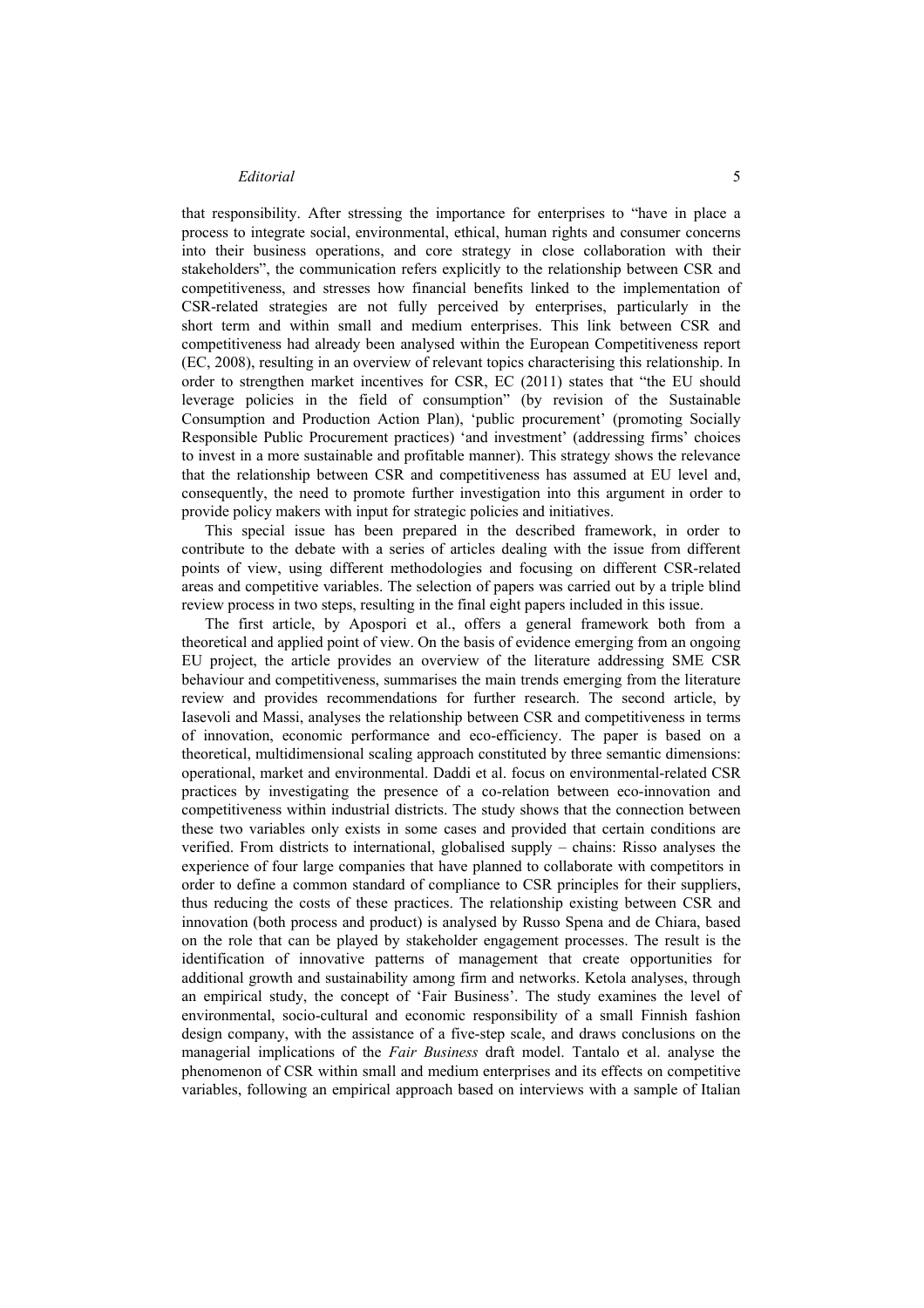SMEs that have developed successful CSR strategies. Finally, Testa et al. present the results of a survey carried out in two Tuscan industrial clusters, with the aim of analysing the adoption of CSR initiatives by local SMEs in favour of employees, suppliers and consumers. The results clarify the role played by relationships amongst local actors involved in the cluster in stimulating and promoting CSR and evaluate the potential co-relation between the adoption of CSR initiatives and economic performance.

#### **References**

- Aldana, S. (2001) 'Financial impact of health promotion programs: a comprehensive review of the literature', *American Journal of Health Promotion*, Vol. 15, No. 5, pp.296–320.
- Ansett, S. (2007) 'Mind the gap: a journey to sustainable supply chains', *Employee Responsibilities and Rights Journal*, Vol. 19, No. 4, pp.295–303.
- Battaglia, M., Bianchi, L., Frey, M. and Iraldo, F. (2010) 'An innovative model to promote CSR among SMEs operating in industrial clusters: evidence from an EU project', *Corporate Social Responsibility and Environmental Management (CSR&EM)*, Vol. 17, No. 3, pp.133–141.
- Ben Brik, A., Rettab, B. and Mellahi, K. (2011) 'Market orientation, corporate social responsibility, and business performance', *Journal of Business Ethics*, Vol. 99, No. 3, pp.307–324.
- Biondi, V., Iraldo, F. and Meredith, S. (2002) 'Achieving sustainability through environmental innovation: the role of SMEs', *International Journal of Technology Management*, Vol. 24, Nos. 5–6, pp.612–626.
- Boehe, D.M. and Barin-Cruz, L. (2010) 'Corporate social responsibility, product differentiation strategy and export performance', *Journal of Business Ethics*, Vol. 91, No. 2, pp.325–346.
- Busse, M. and Bridger, B. (1997) 'Cost benefits of ergonomic intervention in a hospital: a preliminary study using Oxenburgh's productivity model', *Curationis*, Vol. 20, No. 3, pp.54–58.
- Buyssey, K. and Verbeke, A. (2003) 'Proactive environmental strategies: a stakeholder management perspective', *Strategic Management Journal*, Vol. 24, No. 5, pp.453–470.
- Chiesi, A.M. (2005) 'L'importanza della fiducia e del capitale sociale per la CSR', in Sacconi, L. (Ed.): *Guida critica alla responsabilità sociale e al governo di impresa*, Bancaria editrice, Milano.
- Ciliberti, F., Pontrandolfo, P. and Scozzi, B. (2008) 'Investigating corporate social responsibility in supply chains: a SME perspective', *Journal of Cleaner Production*, Vol. 16, No. 15, pp.1579–1588.
- Cochran, P.L. (2007) 'The evolution of corporate social responsibility', *Business Horizons*, Vol. 50, No. 6, pp.449–454.
- COSMIC project website, Scuola Superiore Sant'Anna, available at http://www.cosmic.sssup.it (accessed on 10 October 2011).
- D'Souza, C., Taghian, M. and Khosla, R. (2007) 'Examination of environmental beliefs and its impact on the influence of price, quality and demographic characteristics with respect to green intention', *Journal of Targeting, Measurement and Analysis for Marketing*, Vol. 15, No. 2, pp.69–78.
- Douphrate, D.I. and Rosecrance, J. (2004) 'The economics and cost justification of ergonomics', pp.29–40, Colorado State University, National Occupational Research Agenda (NORA), available at http://www.mech.utah.edu/ergo/pages/NORA/2004/29-40\_DouphrateDavid.pdf (accessed on 13 October 2011).
- European Commission (EC) (2001) 'European SMEs and social and environmental responsibility', Enterprise Publications, Brussels.
- European Commission (EC) (2004) 'European multistakeholder forum on CSR report of the round table on 'fostering CSR among SMEs', Brussels.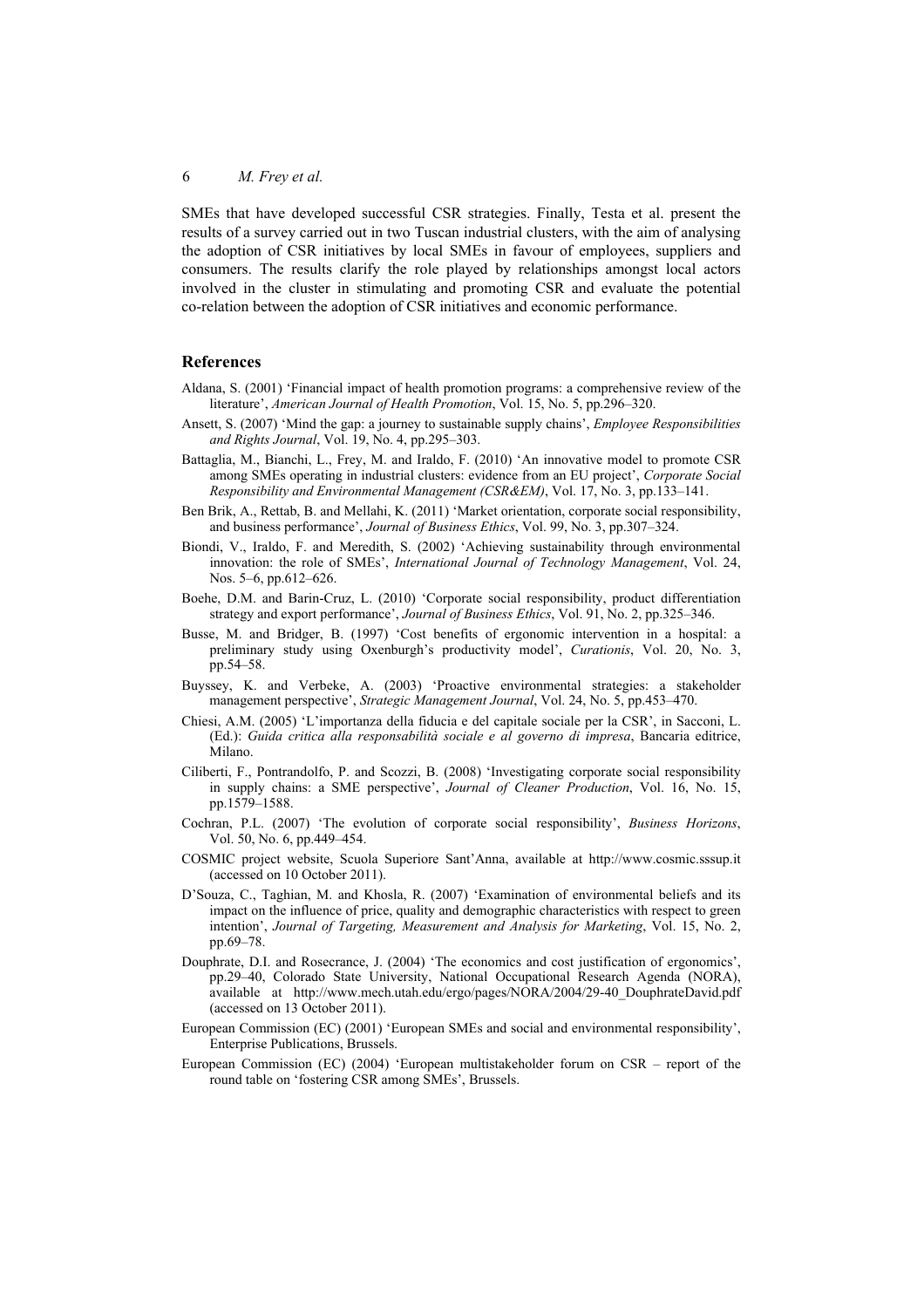- European Commission (EC) (2007) 'Opportunity and responsibility: how to help more small businesses to integrate social and environmental issues into what they do', Brussels.
- European Commission (EC) (2008) 'Overview of the links between corporate social responsibility and competitiveness', pp.106–121, European competitiveness report, Brussels.
- European Commission (EC) (2011) 'A renewed EU strategy 2011–2014 for corporate social responsibility', [COM (2011) 681 final], Brussels.
- Fox, T. (2005) 'Small and medium-sized enterprises (SMEs) and corporate social responsibility: a discussion paper', International Institute for Environment and Development (IIED), London.
- Fuller, T. and Tian, Y. (2006) 'Social and symbolic capital and responsible entrepreneurship', *Journal of Business Ethics*, Vol. 67, No. 3, pp.287–304.
- Graafland, J.J. (2002) 'Sourcing ethics in the textile sector: the case of C&A', *Business Ethics: A European Review*, Vol. 11, No. 3, pp.282–294.
- Heal, G. (2005) 'Corporate social responsibility: an economic and financial framework', *The Geneva Papers on Risk and Insurance Issues and Practice*, Vol. 30, No. 3, pp.387–409.
- Husted, B.W. and de Jesus Salazar, J. (2006) 'Taking Friedman seriously: maximizing profits and social performance', *Journal of Management Studies*, Vol. 43, No. 1, pp.75–91.
- Iraldo, F., Testa, F. and Frey, M. (2009) 'Is an environmental management system able to influence environmental and competitive performance? The case of the eco-management and audit scheme (EMAS)', *Journal of Cleaner Production*, Vol. 17, No. 16, pp.1444–1452.
- Jenkins, H. (2006) 'Small business champions for corporate social responsibility', *Journal of Business Ethics*, Vol. 67, No. 3, pp.241–256.
- Jenkins, H. (2009) 'A 'business opportunity' model of corporate social responsibility for small- and medium-sized enterprises', *Business Ethics: A European Review*, Vol. 18, No. 1, pp.21–36.
- Koszewska, M. (2010) 'CSR standards as a significant factor differentiating textile and clothing goods', *Fibres and Textiles in Eastern Europe*, Vol. 83, No. 6, pp.14–19.
- Kramer, M., Pfizer, M. and Lee, P. (2007) 'Competitive social responsibility: uncovering the economic rationale for corporate social responsibility among Danish small and medium sized enterprises', Project report, Copenhagen.
- Lankoski, L. (2008) 'Corporate responsibility activities and economic performance: a theory of why and how they're connected', *Business Strategy and the Environment*, Vol. 17, No. 8, pp.536–547.
- Lepoutre, J. and Heene, A. (2006) 'Investigating the impact of firm size on small business social responsibility: a critical review', *Journal of Business Ethics*, Vol. 67, No. 3, pp.257–273.
- Little, A.D. (2006) 'The innovation highground winning tomorrow's customers using sustainability driven innovation', *Strategic Direction*, Vol. 22, No. 1, pp.35–37.
- Longo, M., Mura, M. and Bonoli, A. (2005) 'Corporate social responsibility and corporate performance: the case of Italian SMEs', *Corporate Governance*, Vol. 5, No. 4, pp.28–42.
- Luetkenhorst, W. (2004) 'Corporate social responsibility and development agenda: the case of actively involving small and medium enterprises', *Intereconomics*, Vol. 39, No. 3, pp.157–166.
- Manaktola, K. and Jauhari, V. (2007) 'Exploring consumer attitude and behaviour towards green practices in the lodging industry in India', *International Journal of Contemporary Hospitality Management*, Vol. 19, No. 5, pp.364–377.
- Mendibil, K., Hernandez, J., Espinach, X., Garriga, E. and Macgregor, S. (2007) 'How can CSR practices lead to successful innovation in SMEs?', Publication from the *RESPONSE Project*, Strathclyde, 141.
- Miles, M.P. and Covin, J.G. (2000) 'Environmental marketing: a source of reputational, competitive, and financial advantage', *Journal of Business Ethics*, Vol. 23, No. 3, pp.299–311.
- Murillo, D. and Lozano, J. (2006) 'SMEs and CSR: an approach to CSR in their own words', *Journal of Business Ethics*, Vol. 67, No. 3, pp.227–240.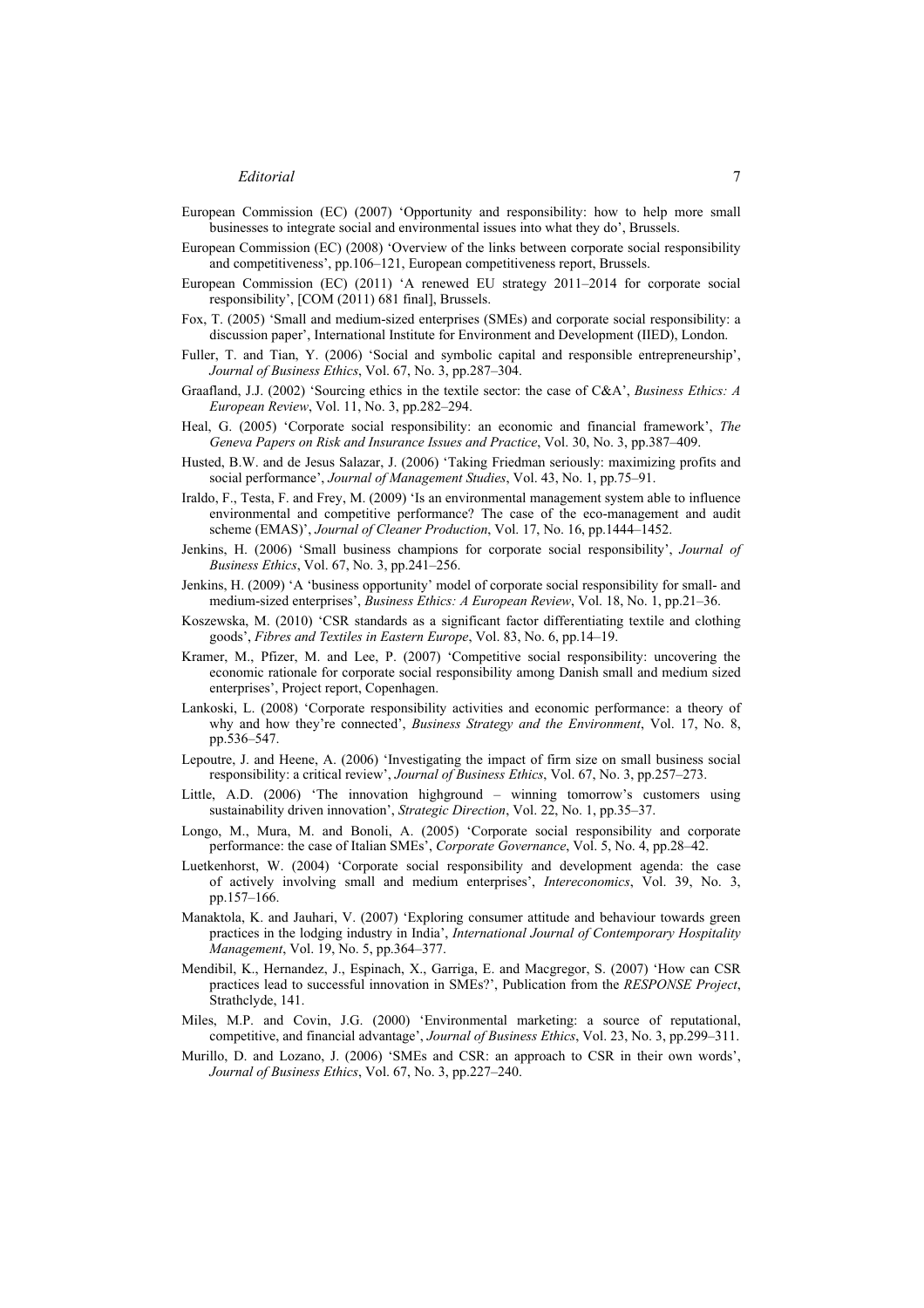- Murillo, D. and Lozano, J. (2009) 'Pushing forward SME CSR through a network: an account from the Catalan model', *Business Ethics: A European Review*, Vol. 18, No. 1, pp.7–20.
- Nicholls, A.J. (2002) 'Strategic options in fair trade retailing', *International Journal of Retailing & Distribution Management*, Vol. 30, No. 1, pp.6–17.
- Orlitzky, M. and Benjamin, J.D. (2001) 'Corporate social performance and firm risk: a meta-analytic review', *Business & Society*, Vol. 40, No. 4, pp.369–396.
- Orlitzky, M., Siegel, D.S. and Waldman, D.A. (2011) 'Strategic corporate social responsibility and environmental sustainability', *Business & Society*, Vol. 50, No. 1, pp.6–27.
- Perrini, F., Russo, A. and Tencati, A. (2007) 'CSR strategies of SMEs and large firms: evidence from Italy', *Journal of Business Ethics*, Vol. 74, No. 3, pp.285–300.
- Perry, P. and Towers, N. (2009) 'Determining the antecedents for a strategy of corporate social responsibility by small-and-medium-sized enterprises in the UK fashion apparel industry', *Journal of Retailing and Consumer Services*, Vol. 16, No. 5, pp.377–385.
- Porter, M. and Van der Linde, C. (1995) 'Green and competitive: ending the stalemate', *Harvard Business Review, Spotlight*, Vol. 73, No. 5, pp.120–123.
- Porter, M.E. and Kramer, M. (2006) 'Strategy & society: the link between competitive advantage and CSR', *Harvard Business Review, Spotlight*, Vol. 84, No. 12, pp.78–92.
- Rehfeld, K-M., Rennings, K. and Ziegler, A. (2006) 'Integrated product policy and environmental product innovations: an empirical analysis', *Ecological Economics*, Vol. 61, No. 1, pp.91–100.
- Rennings, K., Ziegler, A., Ankele, K. and Hoffmann, E. (2005) 'The influence of different characteristics of the EU environmental management and auditing scheme on technical environmental innovations and economic performance', *Ecological Economics*, Vol. 57, No. 1, pp.45–59.
- Room, N. and Jonker, J. (2006) 'The enterprise strategies of European leaders in corporate [social] responsibility', in Jonker, J. and De Witte, M. (Eds.): *The Challenge of Organizing and Implementing CSR*, pp.223–247, Palgrave Macmillan, London.
- Russo, A. and Perrini, F. (2010) 'Investigating stakeholder theory and social capital: CSR in large firms and SMEs', *Journal of Business Ethics*, Vol. 91, No. 2, pp.207–221.
- Russo, A. and Tencati, A. (2009) 'Formal vs. informal CSR strategies: evidence from Italian micro, small, medium-sized, and large firms', *Journal of Business Ethics*, Vol. 85, No. 3, pp.339–353.
- Schröder, M. (2007) 'Is there a difference? The performance characteristics of SRI equity indices', *Journal of Business Finance & Accounting*, Vol. 34, Nos. 1–2, pp.331–348.
- Totterdill, P. (2004) 'Adaptability: reuniting competitiveness and working life in Europe', *Increasing Adaptability of Workers and Enterprises – Thematic Review Seminar of the European Employment Strategy*, 21 September 2004, Brussels, available at http://www. vinnumalastofnun.is/files/%7B13903bdd-5c85-48f5-95d4-890c12434b79%7D\_adaptability% 20totterdill\_en\_formatiert.pdf (accessed on 13 October 2011).
- Tsoutsoura, M. (2004) 'Corporate social responsibility and financial performance', Center for Responsible Business, UC Berkeley, available at http://escholarship.org/uc/item/111799p2 (accessed on 10 October 2011).
- Turcotte, M.F., Bellefeuille, S. and Den Hond, F. (2007) 'Gildan Inc. influencing corporate governance in the textile sector', *Journal of Corporate Citizenship*, Autumn, Vol. 27, Nos. 1–2, pp.23–36.
- Vilanova, M., Lozano, J.M. and Arenas, D. (2009) 'Exploring the nature of the relationship between CSR and competitiveness', *Journal of Business Ethics*, Vol. 87, No. 1, pp.57–69.
- Von Weltzien Høivik, H. and Shankar, D. (2011) 'How can SMEs in a cluster respond to global demands for corporate responsibility?', *Journal of Business Ethics*, Vol. 101, No. 6, pp.175–195.
- Wagner, M. (2010) 'Corporate social performance and innovation with high social benefits: a quantitative analysis', *Journal of Business Ethics*, Vol. 94, No. 4, pp.581–594.